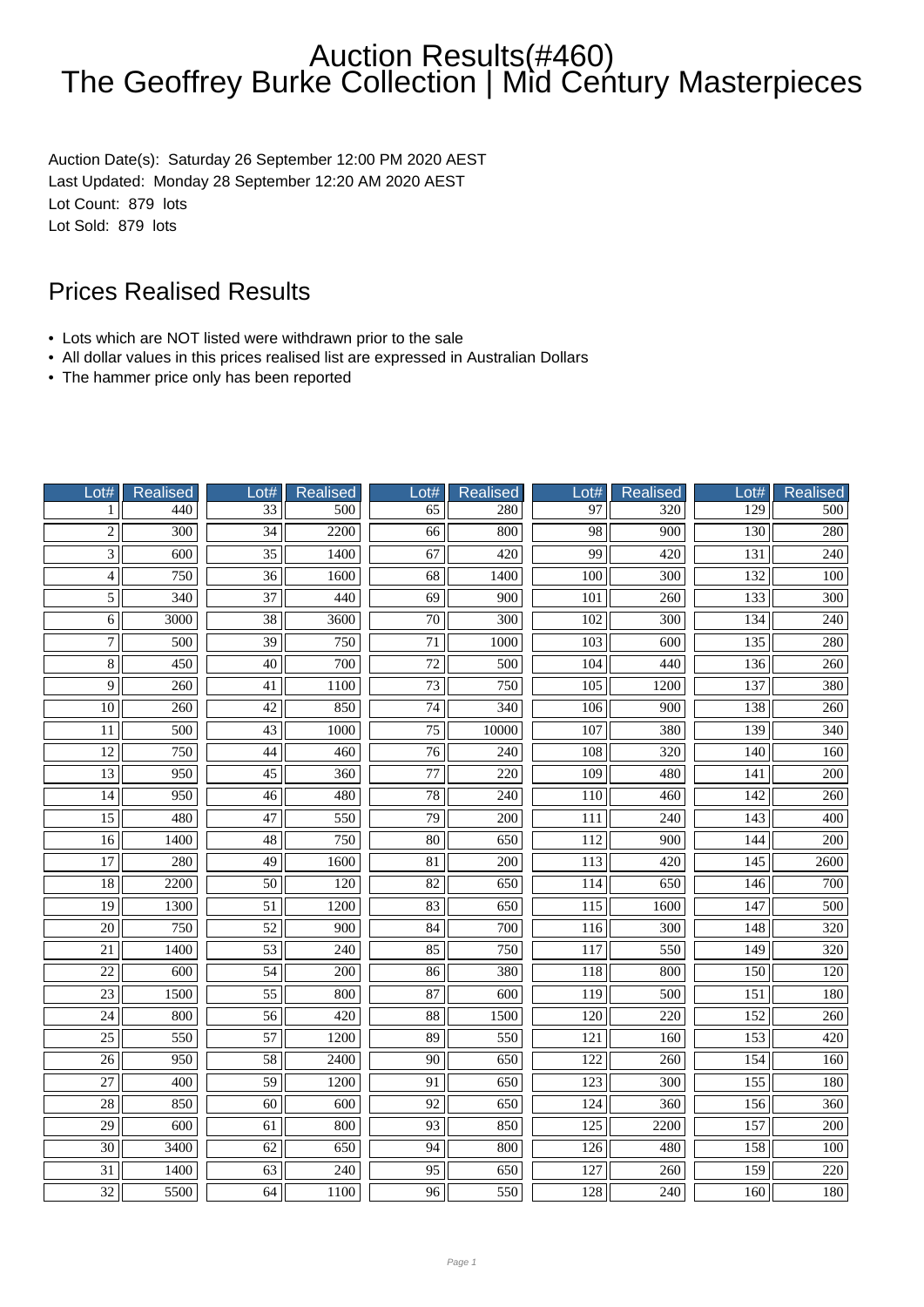Auction Date(s): Saturday 26 September 12:00 PM 2020 AEST Last Updated: Monday 28 September 12:20 AM 2020 AEST Lot Count: 879 lots Lot Sold: 879 lots

- Lots which are NOT listed were withdrawn prior to the sale
- All dollar values in this prices realised list are expressed in Australian Dollars
- The hammer price only has been reported

| Lot#             | <b>Realised</b>  | Lot#             | <b>Realised</b>  | Lot#             | <b>Realised</b>  | $_{\text{-}ott}$ | Realised         | Lot#             | Realised         |
|------------------|------------------|------------------|------------------|------------------|------------------|------------------|------------------|------------------|------------------|
| 161              | 220              | $\overline{193}$ | 160              | 225              | $\overline{360}$ | 257              | $\overline{120}$ | 289              | 700              |
| 162              | $\overline{120}$ | 194              | 120              | $\overline{226}$ | $\overline{320}$ | 258              | 140              | $\overline{290}$ | 120              |
| 163              | 320              | 195              | 400              | 227              | 220              | 259              | 280              | 291              | 200              |
| 164              | 120              | 196              | 160              | 228              | 240              | 260              | 180              | 292              | 120              |
| $\overline{165}$ | 260              | 197              | 160              | $\overline{229}$ | $\overline{80}$  | 261              | 380              | $\overline{293}$ | 100              |
| 166              | 400              | 198              | 180              | 230              | 100              | 262              | 360              | 294              | 1600             |
| 167              | 3000             | 199              | 280              | $\overline{231}$ | 480              | $\overline{263}$ | $\overline{160}$ | $\overline{295}$ | 2200             |
| 168              | $\overline{120}$ | 200              | $\overline{140}$ | 232              | 600              | 264              | $\overline{300}$ | 296              | $\overline{600}$ |
| 169              | 650              | $\overline{201}$ | 160              | 233              | $\overline{200}$ | $\overline{265}$ | 200              | 297              | 1200             |
| 170              | 650              | 202              | 260              | 234              | 180              | 266              | 80               | 298              | 800              |
| 171              | 900              | 203              | 160              | 235              | 180              | 267              | $80\,$           | 299              | 550              |
| $\overline{172}$ | $\overline{600}$ | $\overline{204}$ | 2600             | 236              | 480              | 268              | $\overline{420}$ | $\overline{300}$ | 2600             |
| 173              | 550              | $\overline{205}$ | 200              | 237              | 320              | 269              | 600              | $\overline{301}$ | 1000             |
| 174              | 320              | 206              | $\overline{40}$  | 238              | 550              | 270              | 60               | $\overline{302}$ | 650              |
| $\overline{175}$ | 600              | 207              | 380              | 239              | 2400             | $\overline{271}$ | 300              | $\overline{303}$ | 950              |
| 176              | 300              | 208              | 400              | 240              | 400              | 272              | 240              | 304              | 750              |
| 177              | 160              | $\overline{209}$ | 160              | $\overline{241}$ | $\overline{200}$ | $\overline{273}$ | 160              | $\overline{305}$ | 800              |
| 178              | 4800             | 210              | 600              | 242              | $\overline{200}$ | 274              | 120              | $\overline{306}$ | 440              |
| 179              | 440              | $\overline{211}$ | 160              | $\overline{243}$ | 440              | $\overline{275}$ | 160              | $\overline{307}$ | 600              |
| 180              | 160              | 212              | 320              | 244              | 240              | 276              | 360              | 308              | 800              |
| 181              | 60               | 213              | 380              | 245              | 300              | 277              | 160              | 309              | 800              |
| 182              | $\frac{340}{ }$  | $\overline{214}$ | 8000             | 246              | 160              | $\overline{278}$ | $\overline{200}$ | $\overline{310}$ | 340              |
| 183              | 140              | $\frac{215}{ }$  | 200              | 247              | $\frac{280}{ }$  | $\overline{279}$ | 60               | 311              | 480              |
| 184              | $\overline{140}$ | $\overline{216}$ | 480              | 248              | 160              | 280              | 60               | $\overline{312}$ | $\overline{600}$ |
| 185              | 180              | 217              | 500              | 249              | 180              | 281              | 40               | $\overline{313}$ | 2000             |
| 186              | 120              | 218              | 160              | 250              | 180              | 282              | 260              | 314              | 360              |
| 187              | 280              | 219              | 160              | $\overline{251}$ | 320              | 283              | 120              | $\overline{315}$ | 850              |
| 188              | 120              | 220              | 80               | $\overline{252}$ | 160              | 284              | 100              | $\overline{316}$ | 650              |
| 189              | $\overline{120}$ | $\overline{221}$ | $\overline{500}$ | $\overline{253}$ | 280              | $\overline{285}$ | $\overline{140}$ | $\overline{317}$ | 360              |
| 190              | 160              | 222              | 140              | 254              | 120              | 286              | 420              | 318              | 240              |
| 191              | 120              | 223              | 850              | 255              | 160              | 287              | 140              | 319              | $200\,$          |
| 192              | 140              | 224              | 200              | 256              | 160              | 288              | 240              | 320              | 380              |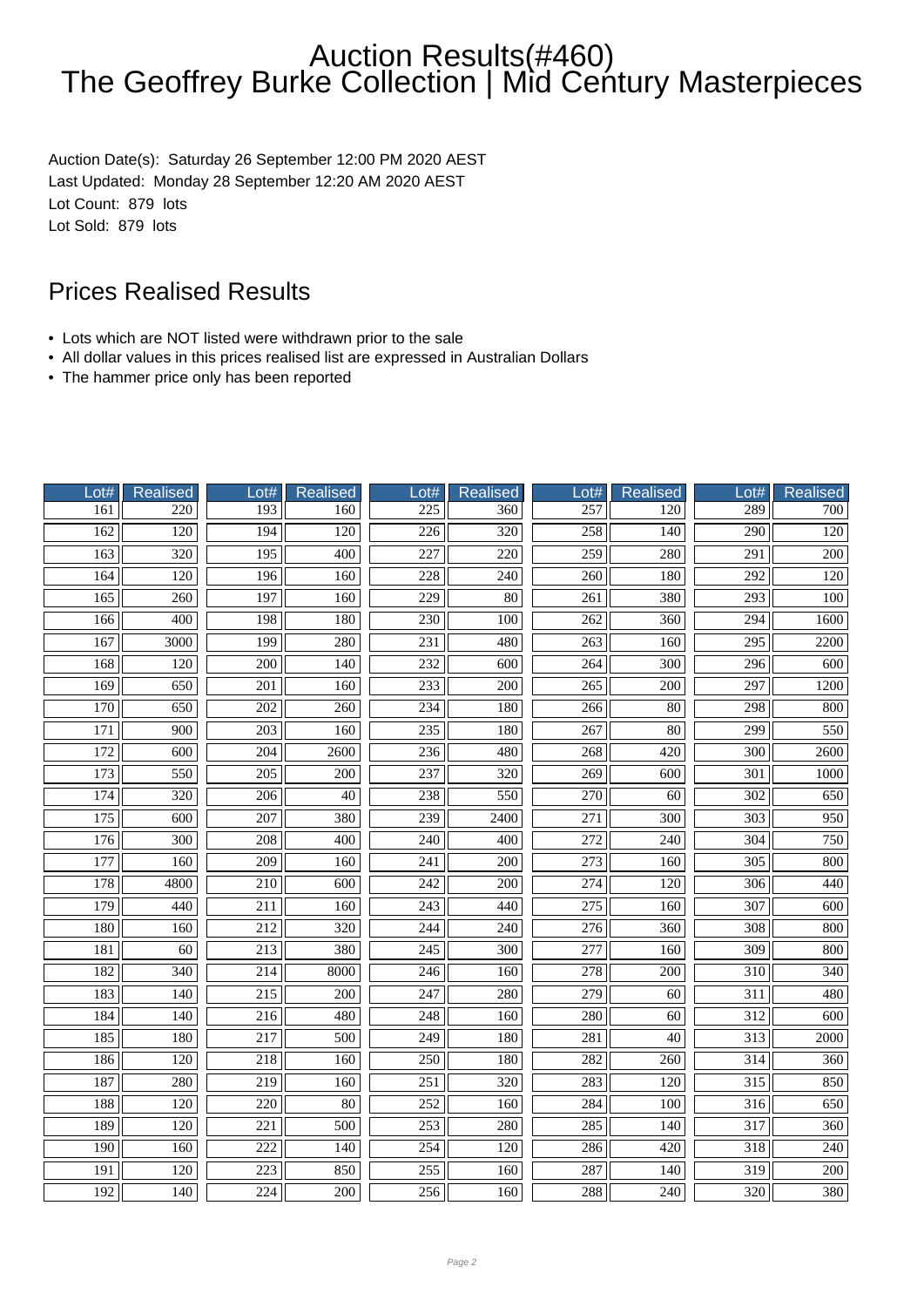Auction Date(s): Saturday 26 September 12:00 PM 2020 AEST Last Updated: Monday 28 September 12:20 AM 2020 AEST Lot Count: 879 lots Lot Sold: 879 lots

- Lots which are NOT listed were withdrawn prior to the sale
- All dollar values in this prices realised list are expressed in Australian Dollars
- The hammer price only has been reported

| ot#              | <b>Realised</b>  | Lot#             | <b>Realised</b>  | ot#              | <b>Realised</b>  | $\overline{\text{.}}\text{.}$ | Realised         | Lot#             | <b>Realised</b>  |
|------------------|------------------|------------------|------------------|------------------|------------------|-------------------------------|------------------|------------------|------------------|
| $\overline{321}$ | 300              | 353              | 100              | 386              | 440              | 418                           | 360              | $\overline{450}$ | 260              |
| $\overline{322}$ | 180              | 354              | $\overline{100}$ | 387              | 900              | 419                           | $\overline{80}$  | $\overline{451}$ | $\overline{240}$ |
| $\overline{323}$ | 100              | 355              | 160              | 388              | 750              | 420                           | 1000             | 452              | 1600             |
| 324              | 220              | 356              | 160              | 389              | 600              | 421                           | 1700             | 453              | 600              |
| 325              | 400              | 357              | 100              | 390              | 440              | 422                           | 1500             | 454              | 340              |
| 326              | 160              | 358              | 240              | 391              | 340              | 423                           | 4400             | $\overline{455}$ | 420              |
| 327              | 750              | 359              | 160              | 392              | 400              | 424                           | 380              | 456              | 800              |
| 328              | 800              | $\overline{360}$ | 120              | $\overline{393}$ | 600              | 425                           | 550              | 457              | 750              |
| $\overline{329}$ | 400              | 361              | 180              | 394              | 200              | 426                           | 1000             | 458              | 360              |
| 330              | 220              | 362              | 260              | 395              | 2000             | 427                           | 950              | 459              | 480              |
| 331              | 4000             | 363              | 440              | 396              | 500              | 428                           | 700              | 460              | 1400             |
| $\overline{332}$ | 200              | 364              | 160              | $\overline{397}$ | $\overline{300}$ | $\overline{429}$              | 550              | 461              | $\overline{900}$ |
| 333              | 500              | $\overline{365}$ | 160              | 398              | 120              | 430                           | 440              | 462              | $\overline{240}$ |
| 334              | $\overline{300}$ | 366              | $\overline{200}$ | 399              | 140              | 431                           | 380              | 463              | 1300             |
| $\overline{335}$ | 260              | 367              | 80               | 400              | 160              | 432                           | 400              | 464              | 550              |
| 336              | 600              | 368              | 140              | 401              | 260              | 433                           | 480              | 465              | 600              |
| $\overline{337}$ | 160              | $\overline{369}$ | 650              | 402              | 750              | 434                           | 700              | 466              | 340              |
| 338              | 180              | 370              | 1200             | 403              | 700              | 435                           | 320              | 467              | 300              |
| 339              | 380              | 371              | $\overline{240}$ | 404              | 380              | 436                           | $\overline{600}$ | 468              | 650              |
| 340              | 650              | 372              | 1000             | 405              | 100              | 437                           | 1100             | 469              | 220              |
| 341              | 800              | 373              | 1800             | 406              | 320              | 438                           | 360              | 470              | 320              |
| 342              | 800              | 374              | 480              | 407              | $\overline{220}$ | 439                           | 240              | 471              | 140              |
| $\overline{343}$ | $\overline{200}$ | $\overline{375}$ | $\overline{300}$ | 408              | $\overline{600}$ | 440                           | $\frac{360}{ }$  | 472              | 440              |
| $\overline{344}$ | 140              | $\overline{376}$ | 800              | 409              | 100              | 441                           | $\overline{400}$ | 473              | 1500             |
| 345              | 300              | 377              | 750              | 410              | 120              | 442                           | 400              | 474              | 1400             |
| 346              | 440              | 379              | 220              | 411              | 160              | 443                           | 1000             | 475              | 180              |
| 347              | 140              | 380              | 120              | 412              | 80               | 444                           | 800              | 476              | 500              |
| $\overline{348}$ | $\overline{40}$  | 381              | $\overline{500}$ | 413              | 220              | 445                           | 750              | 477              | $\overline{460}$ |
| 349              | 140              | 382              | 800              | 414              | 260              | 446                           | 650              | 478              | 400              |
| 350              | 120              | 383              | 120              | 415              | 120              | 447                           | 800              | 479              | 2400             |
| 351              | 240              | 384              | 180              | 416              | 2000             | 448                           | 700              | 480              | 550              |
| 352              | 120              | 385              | 100              | 417              | 220              | 449                           | 500              | 481              | 700              |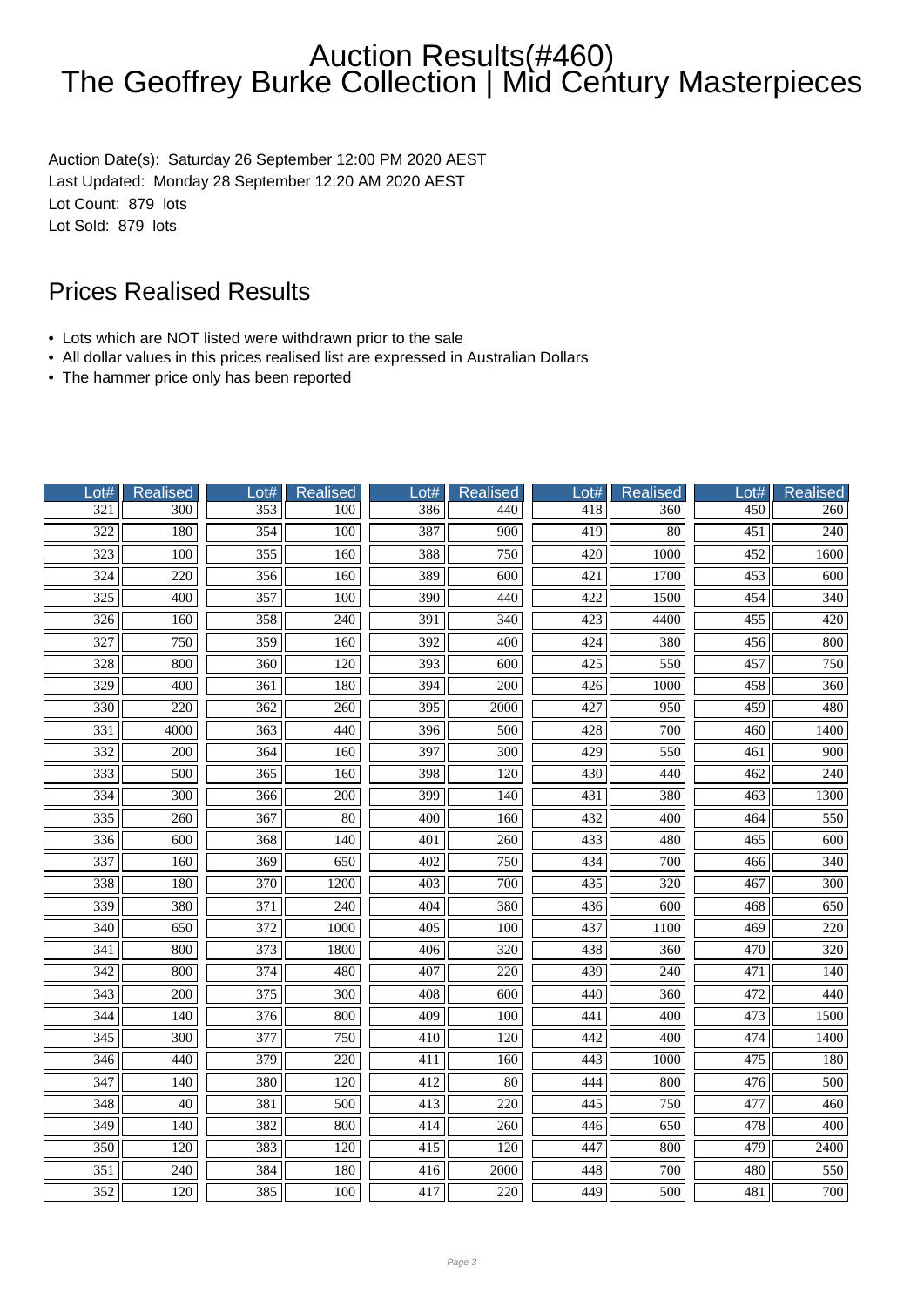Auction Date(s): Saturday 26 September 12:00 PM 2020 AEST Last Updated: Monday 28 September 12:20 AM 2020 AEST Lot Count: 879 lots Lot Sold: 879 lots

- Lots which are NOT listed were withdrawn prior to the sale
- All dollar values in this prices realised list are expressed in Australian Dollars
- The hammer price only has been reported

| Lot#             | <b>Realised</b>  | Lot#             | <b>Realised</b>  | Lot#             | <b>Realised</b>  | Lot#             | <b>Realised</b>  | Lot#             | <b>Realised</b>  |
|------------------|------------------|------------------|------------------|------------------|------------------|------------------|------------------|------------------|------------------|
| 482              | 460              | $\overline{514}$ | 340              | 546              | 1300             | 578              | 600              | $\overline{610}$ | 1400             |
| 483              | 260              | $\overline{515}$ | 400              | 547              | 120              | 579              | 140              | 611              | 280              |
| 484              | 700              | $\overline{516}$ | $\overline{140}$ | 548              | $\overline{320}$ | 580              | 280              | 612              | 480              |
| 485              | 260              | $\overline{517}$ | 440              | 549              | 500              | 581              | 200              | $\overline{613}$ | 600              |
| 486              | 1400             | 518              | 420              | 550              | 160              | 582              | 340              | 614              | 400              |
| 487              | 200              | $\overline{519}$ | 600              | $\overline{551}$ | 180              | 583              | 3400             | $\overline{615}$ | $\overline{80}$  |
| 488              | $\overline{100}$ | $\overline{520}$ | 1700             | 552              | 460              | 584              | 120              | 616              | 1600             |
| 489              | 240              | $\overline{521}$ | 320              | $\overline{553}$ | 800              | 585              | 180              | 617              | 320              |
| 490              | 100              | 522              | 300              | 554              | 220              | 586              | 600              | 618              | 1800             |
| 491              | 140              | 523              | 260              | 555              | 220              | 587              | 1900             | 619              | 260              |
| 492              | 140              | 524              | 320              | 556              | 220              | 588              | 360              | 620              | 650              |
| $\overline{493}$ | $\overline{900}$ | $\overline{525}$ | 180              | 557              | $\overline{420}$ | 589              | 1500             | $\overline{621}$ | $\overline{360}$ |
| 494              | 260              | 526              | 140              | 558              | 500              | 590              | 300              | 622              | 480              |
| 495              | 550              | 527              | 160              | 559              | 420              | 591              | 480              | 623              | 800              |
| 496              | 500              | 528              | 700              | 560              | 2800             | 592              | 1700             | 624              | 460              |
| 497              | 320              | 529              | 950              | 561              | 260              | 593              | 160              | 625              | 1100             |
| 498              | 1100             | 530              | 650              | 562              | 380              | 594              | 140              | 626              | 260              |
| 499              | $\overline{300}$ | $\overline{531}$ | 180              | $\overline{563}$ | 480              | 595              | 1400             | 627              | 1500             |
| $\overline{500}$ | 300              | 532              | 380              | 564              | 1600             | 596              | 200              | 628              | 650              |
| 501              | 2600             | 533              | 180              | 565              | 220              | 597              | 240              | 629              | 1200             |
| 502              | 550              | 534              | 280              | 566              | 380              | 598              | 140              | 630              | 3600             |
| $\overline{503}$ | 700              | $\overline{535}$ | $\overline{200}$ | 567              | 650              | 599              | $\overline{460}$ | 631              | 460              |
| 504              | 3200             | 536              | 360              | 568              | 180              | 600              | 750              | 632              | $\overline{600}$ |
| $\overline{505}$ | $\overline{400}$ | 537              | 380              | 569              | 460              | $\overline{601}$ | $\overline{900}$ | 633              | $\overline{300}$ |
| 506              | 460              | 538              | 320              | 570              | 120              | 602              | 500              | 634              | 600              |
| 507              | 420              | 539              | 280              | $\overline{571}$ | 140              | 603              | 260              | 635              | 200              |
| 508              | 340              | 540              | 260              | 572              | 140              | 604              | 1700             | 636              | 160              |
| $\overline{509}$ | 550              | 541              | 360              | 573              | 1000             | $\overline{605}$ | 700              | 637              | 360              |
| 510              | 200              | 542              | 320              | 574              | 550              | 606              | 100              | 638              | 700              |
| $\overline{511}$ | 140              | 543              | 1500             | 575              | 3800             | 607              | 1000             | 639              | 400              |
| 512              | 360              | 544              | 1300             | 576              | 5500             | 608              | 1800             | 640              | 220              |
| 513              | 700              | 545              | 2200             | 577              | 500              | 609              | 800              | 641              | 800              |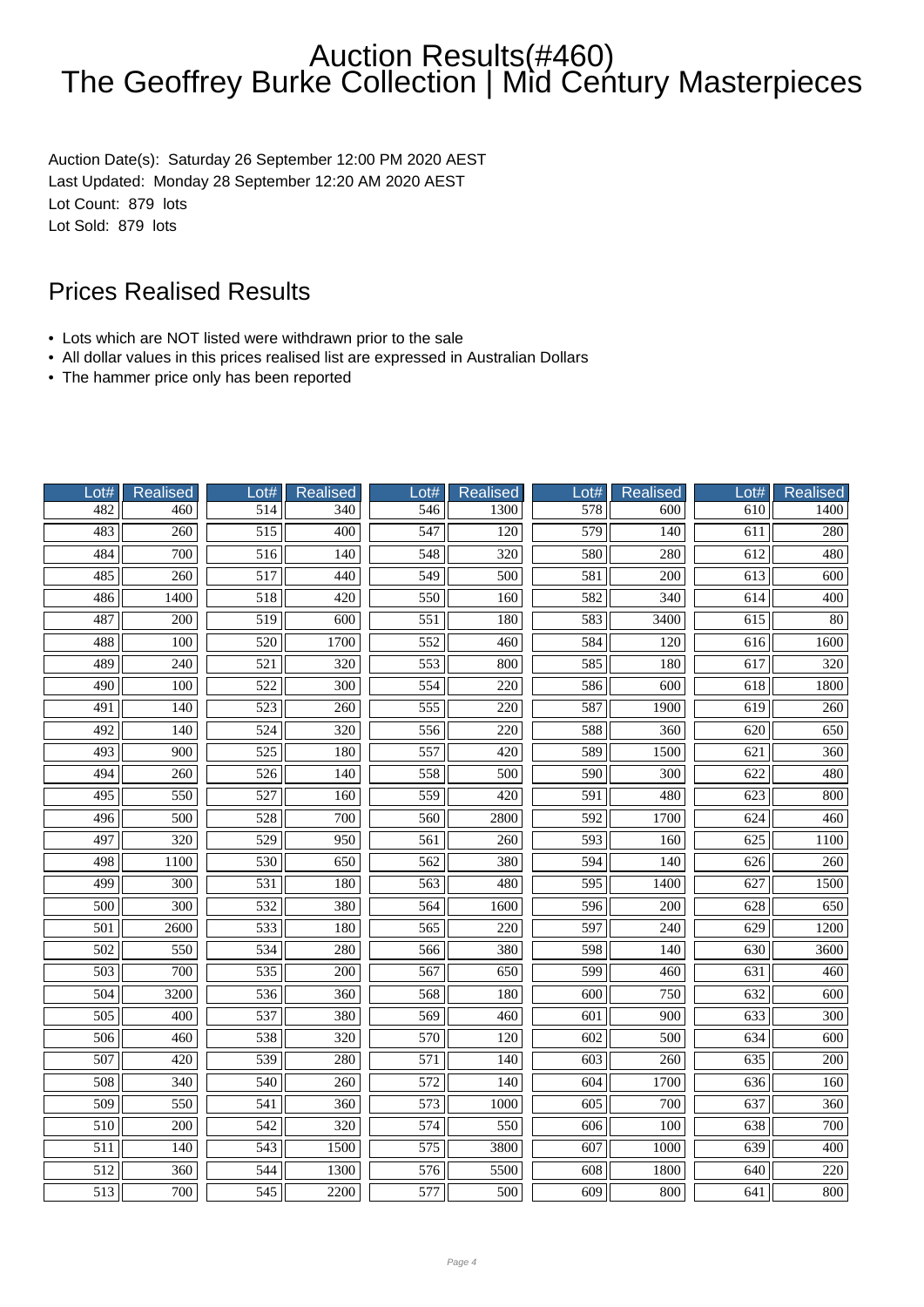Auction Date(s): Saturday 26 September 12:00 PM 2020 AEST Last Updated: Monday 28 September 12:20 AM 2020 AEST Lot Count: 879 lots Lot Sold: 879 lots

- Lots which are NOT listed were withdrawn prior to the sale
- All dollar values in this prices realised list are expressed in Australian Dollars
- The hammer price only has been reported

| Lot# | <b>Realised</b>  | Lot#             | <b>Realised</b>  | ot#              | <b>Realised</b>  | Lot#             | <b>Realised</b>  | Lot# | <b>Realised</b>  |
|------|------------------|------------------|------------------|------------------|------------------|------------------|------------------|------|------------------|
| 642  | 440              | 691              | 200              | 723              | 120              | 755              | 850              | 787  | 240              |
| 643  | 380              | 692              | $\overline{120}$ | 724              | $\overline{340}$ | 756              | 1700             | 788  | 5750             |
| 644  | 180              | 693              | 5500             | $\overline{725}$ | 1400             | 757              | 12000            | 789  | 950              |
| 645  | 1100             | 694              | 900              | $\overline{726}$ | 2600             | 758              | 650              | 790  | 440              |
| 646  | 1500             | 695              | 1200             | 727              | 1200             | 759              | 3400             | 791  | 650              |
| 647  | 240              | 696              | 700              | $\overline{728}$ | 400              | 760              | 31000            | 792  | $\overline{320}$ |
| 648  | 900              | 697              | 420              | 729              | 550              | 761              | 26000            | 793  | 900              |
| 649  | 1300             | 698              | 2800             | $\overline{730}$ | 160              | 762              | 2200             | 794  | 1400             |
| 650  | 400              | 699              | 320              | 731              | 220              | 763              | $\frac{1}{7000}$ | 795  | 500              |
| 651  | 420              | 700              | 100              | 732              | 500              | 764              | 7500             | 796  | 800              |
| 652  | 160              | 701              | 1100             | 733              | 260              | 765              | 750              | 797  | 700              |
| 653  | $\overline{120}$ | $\overline{702}$ | 750              | 734              | 700              | 766              | $\overline{500}$ | 798  | 800              |
| 654  | $\overline{320}$ | $\overline{703}$ | $\overline{200}$ | $\overline{735}$ | 120              | 767              | 19000            | 799  | $\overline{320}$ |
| 655  | 440              | 704              | 600              | 736              | 100              | 768              | 19000            | 800  | 360              |
| 656  | 500              | 705              | 380              | 737              | 140              | 769              | 20000            | 801  | 260              |
| 657  | 750              | 706              | 180              | 738              | 700              | 770              | 19000            | 802  | 600              |
| 658  | $\overline{460}$ | 707              | 460              | 739              | 120              | 771              | 20000            | 803  | $\overline{360}$ |
| 659  | 700              | 708              | 600              | 740              | 650              | 772              | 8500             | 804  | 120              |
| 660  | 160              | 709              | $\overline{600}$ | $\overline{741}$ | 600              | $\overline{773}$ | 650              | 805  | 260              |
| 661  | 500              | 710              | 550              | 742              | 280              | 774              | 4000             | 806  | 200              |
| 662  | 180              | 711              | 260              | 743              | 140              | 775              | 460              | 807  | 1000             |
| 663  | $\overline{220}$ | 712              | 420              | 744              | $\overline{80}$  | $\overline{776}$ | 2200             | 808  | $\overline{40}$  |
| 664  | 1400             | $\overline{713}$ | $\overline{700}$ | $\overline{745}$ | $\overline{120}$ | $\overline{777}$ | 1900             | 809  | 1100             |
| 665  | $\overline{240}$ | 714              | 650              | 746              | 120              | 778              | 2000             | 810  | $\overline{240}$ |
| 666  | 320              | 715              | 340              | 747              | 550              | 779              | 1200             | 811  | 2600             |
| 667  | 300              | 716              | 420              | 748              | 220              | 780              | 1400             | 812  | 200              |
| 668  | 420              | 717              | 500              | 749              | 20               | 781              | 1300             | 813  | 320              |
| 669  | 100              | 718              | 460              | $\overline{750}$ | 750              | 782              | 700              | 814  | 400              |
| 670  | 420              | 719              | 460              | 751              | 200              | 783              | 1000             | 815  | 400              |
| 671  | 100              | 720              | 550              | 752              | 10000            | 784              | 440              | 816  | 440              |
| 672  | 160              | 721              | 550              | 753              | 2000             | 785              | 140              | 817  | 300              |
| 690  | 750              | 722              | 420              | 754              | 700              | 786              | 3000             | 818  | 220              |